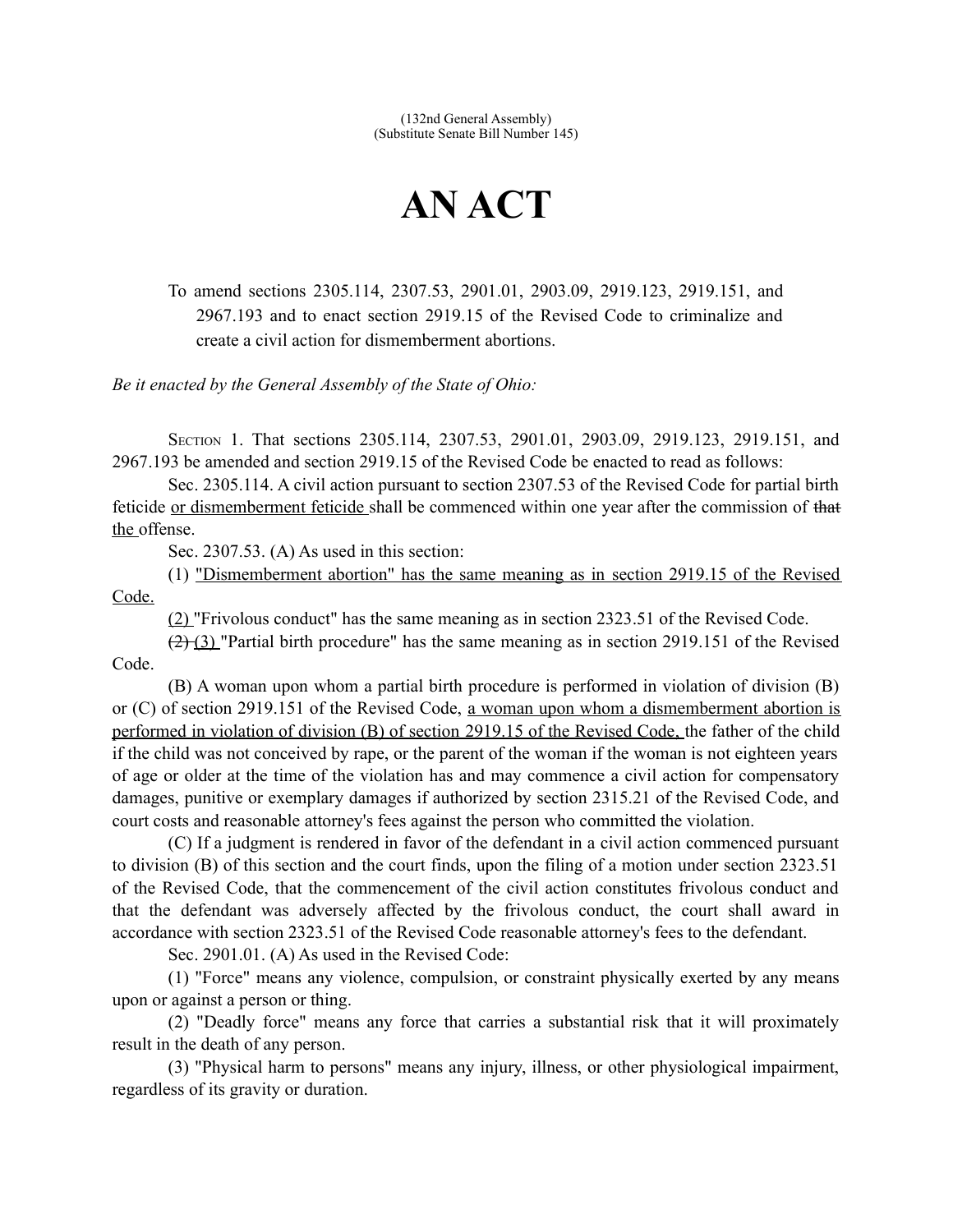(4) "Physical harm to property" means any tangible or intangible damage to property that, in any degree, results in loss to its value or interferes with its use or enjoyment. "Physical harm to property" does not include wear and tear occasioned by normal use.

(5) "Serious physical harm to persons" means any of the following:

(a) Any mental illness or condition of such gravity as would normally require hospitalization or prolonged psychiatric treatment;

(b) Any physical harm that carries a substantial risk of death;

(c) Any physical harm that involves some permanent incapacity, whether partial or total, or that involves some temporary, substantial incapacity;

(d) Any physical harm that involves some permanent disfigurement or that involves some temporary, serious disfigurement;

(e) Any physical harm that involves acute pain of such duration as to result in substantial suffering or that involves any degree of prolonged or intractable pain.

(6) "Serious physical harm to property" means any physical harm to property that does either of the following:

(a) Results in substantial loss to the value of the property or requires a substantial amount of time, effort, or money to repair or replace;

(b) Temporarily prevents the use or enjoyment of the property or substantially interferes with its use or enjoyment for an extended period of time.

(7) "Risk" means a significant possibility, as contrasted with a remote possibility, that a certain result may occur or that certain circumstances may exist.

(8) "Substantial risk" means a strong possibility, as contrasted with a remote or significant possibility, that a certain result may occur or that certain circumstances may exist.

(9) "Offense of violence" means any of the following:

(a) A violation of section 2903.01, 2903.02, 2903.03, 2903.04, 2903.11, 2903.12, 2903.13, 2903.15, 2903.21, 2903.211, 2903.22, 2905.01, 2905.02, 2905.11, 2905.32, 2907.02, 2907.03, 2907.05, 2909.02, 2909.03, 2909.24, 2911.01, 2911.02, 2911.11, 2917.01, 2917.02, 2917.03, 2917.31, 2919.25, 2921.03, 2921.04, 2921.34, or 2923.161, of division (A)(1) of section 2903.34, of division (A)(1), (2), or (3) of section 2911.12, or of division (B)(1), (2), (3), or (4) of section 2919.22 of the Revised Code or felonious sexual penetration in violation of former section 2907.12 of the Revised Code;

(b) A violation of an existing or former municipal ordinance or law of this or any other state or the United States, substantially equivalent to any section, division, or offense listed in division (A)  $(9)(a)$  of this section;

(c) An offense, other than a traffic offense, under an existing or former municipal ordinance or law of this or any other state or the United States, committed purposely or knowingly, and involving physical harm to persons or a risk of serious physical harm to persons;

(d) A conspiracy or attempt to commit, or complicity in committing, any offense under division  $(A)(9)(a)$ ,  $(b)$ , or  $(c)$  of this section.

(10)(a) "Property" means any property, real or personal, tangible or intangible, and any interest or license in that property. "Property" includes, but is not limited to, cable television service, other telecommunications service, telecommunications devices, information service, computers, data,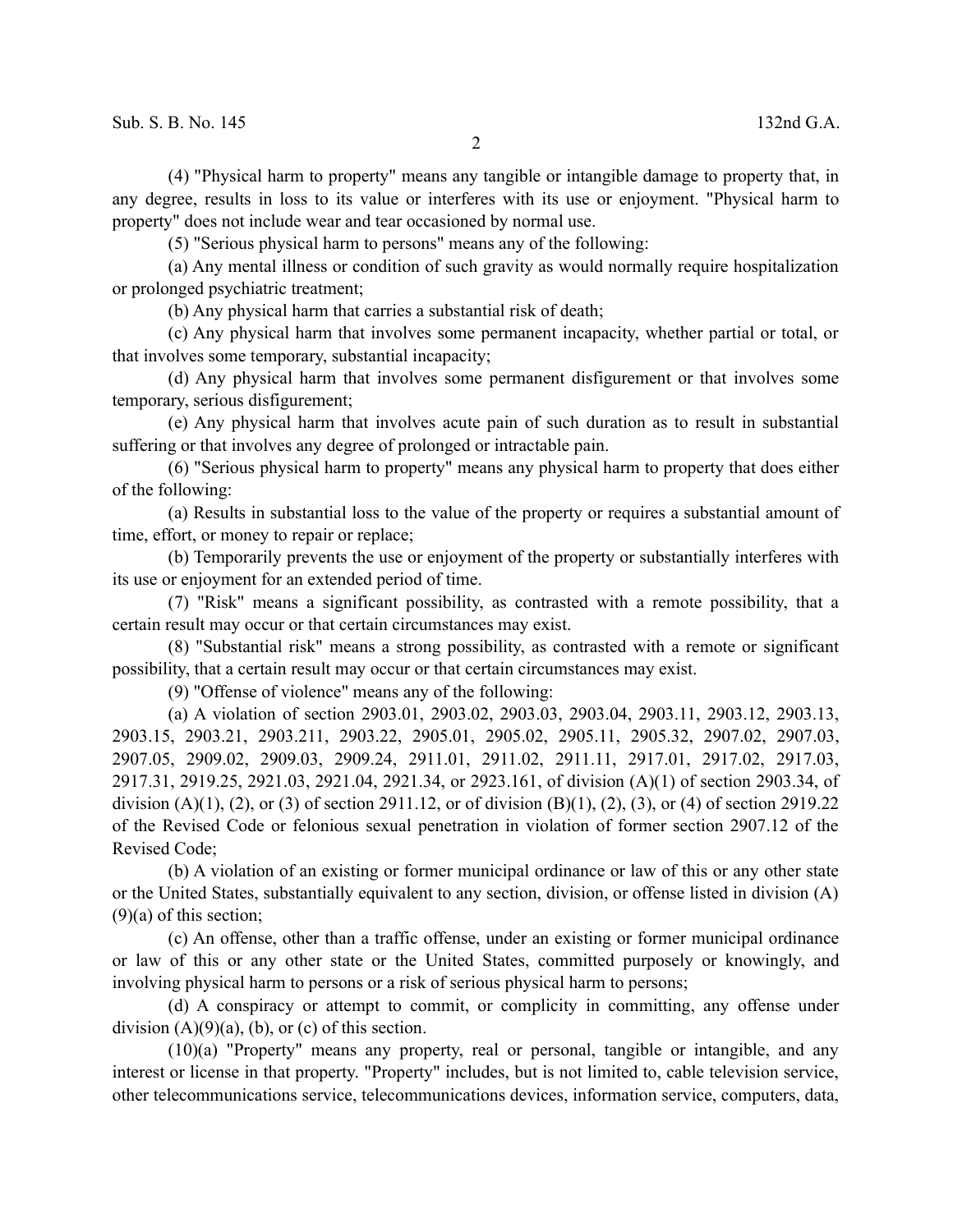computer software, financial instruments associated with computers, other documents associated with computers, or copies of the documents, whether in machine or human readable form, trade secrets, trademarks, copyrights, patents, and property protected by a trademark, copyright, or patent. "Financial instruments associated with computers" include, but are not limited to, checks, drafts, warrants, money orders, notes of indebtedness, certificates of deposit, letters of credit, bills of credit or debit cards, financial transaction authorization mechanisms, marketable securities, or any computer system representations of any of them.

(b) As used in division (A)(10) of this section, "trade secret" has the same meaning as in section 1333.61 of the Revised Code, and "telecommunications service" and "information service" have the same meanings as in section 2913.01 of the Revised Code.

(c) As used in divisions (A)(10) and (13) of this section, "cable television service," "computer," "computer software," "computer system," "computer network," "data," and "telecommunications device" have the same meanings as in section 2913.01 of the Revised Code.

(11) "Law enforcement officer" means any of the following:

(a) A sheriff, deputy sheriff, constable, police officer of a township or joint police district, marshal, deputy marshal, municipal police officer, member of a police force employed by a metropolitan housing authority under division (D) of section 3735.31 of the Revised Code, or state highway patrol trooper;

(b) An officer, agent, or employee of the state or any of its agencies, instrumentalities, or political subdivisions, upon whom, by statute, a duty to conserve the peace or to enforce all or certain laws is imposed and the authority to arrest violators is conferred, within the limits of that statutory duty and authority;

(c) A mayor, in the mayor's capacity as chief conservator of the peace within the mayor's municipal corporation;

(d) A member of an auxiliary police force organized by county, township, or municipal law enforcement authorities, within the scope of the member's appointment or commission;

(e) A person lawfully called pursuant to section 311.07 of the Revised Code to aid a sheriff in keeping the peace, for the purposes and during the time when the person is called;

(f) A person appointed by a mayor pursuant to section 737.01 of the Revised Code as a special patrolling officer during riot or emergency, for the purposes and during the time when the person is appointed;

(g) A member of the organized militia of this state or the armed forces of the United States, lawfully called to duty to aid civil authorities in keeping the peace or protect against domestic violence;

(h) A prosecuting attorney, assistant prosecuting attorney, secret service officer, or municipal prosecutor;

(i) A veterans' home police officer appointed under section 5907.02 of the Revised Code;

(j) A member of a police force employed by a regional transit authority under division (Y) of section 306.35 of the Revised Code;

(k) A special police officer employed by a port authority under section 4582.04 or 4582.28 of the Revised Code;

(l) The house of representatives sergeant at arms if the house of representatives sergeant at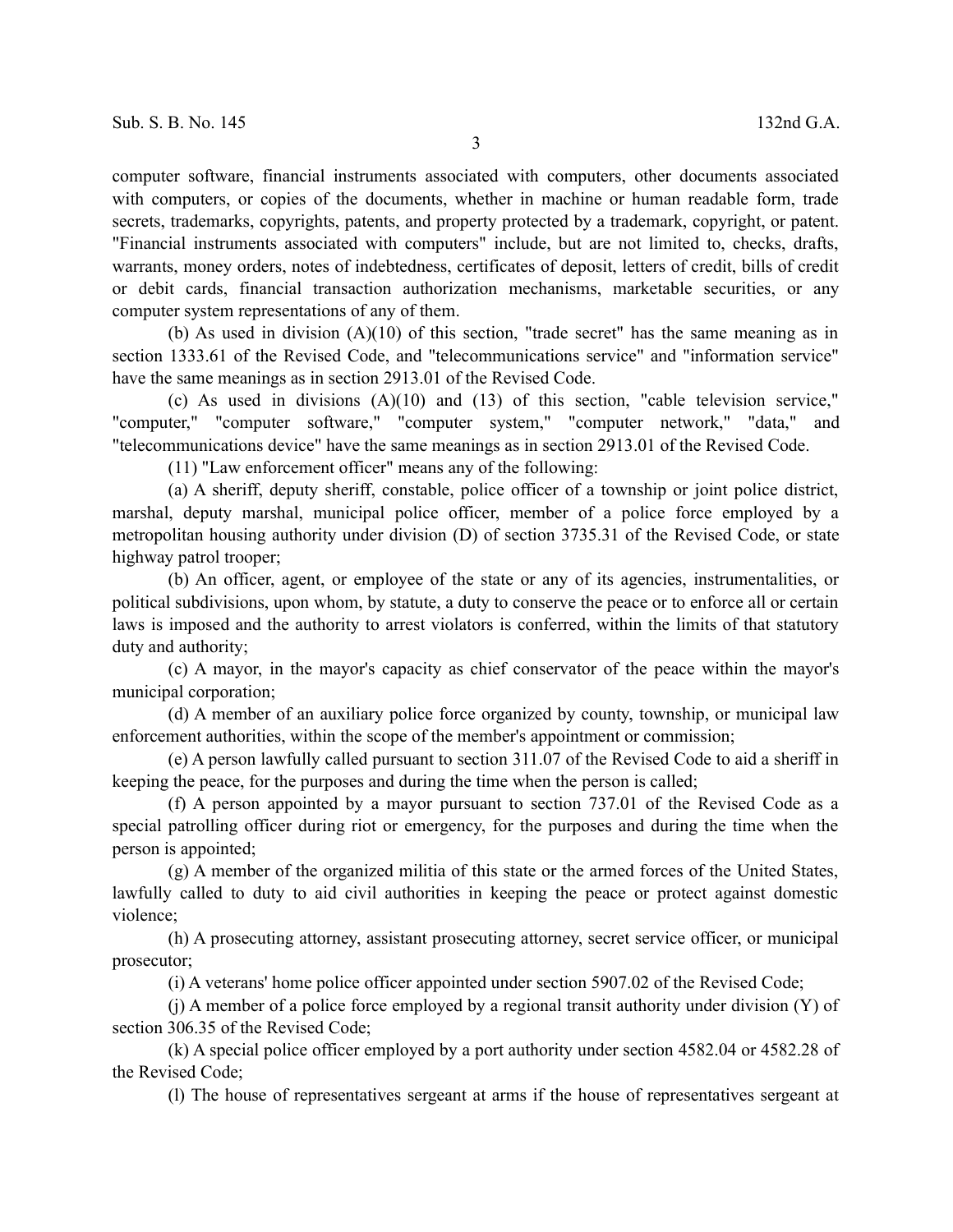arms has arrest authority pursuant to division  $(E)(1)$  of section 101.311 of the Revised Code and an assistant house of representatives sergeant at arms;

4

(m) The senate sergeant at arms and an assistant senate sergeant at arms;

(n) A special police officer employed by a municipal corporation at a municipal airport, or other municipal air navigation facility, that has scheduled operations, as defined in section 119.3 of Title 14 of the Code of Federal Regulations, 14 C.F.R. 119.3, as amended, and that is required to be under a security program and is governed by aviation security rules of the transportation security administration of the United States department of transportation as provided in Parts 1542. and 1544. of Title 49 of the Code of Federal Regulations, as amended.

(12) "Privilege" means an immunity, license, or right conferred by law, bestowed by express or implied grant, arising out of status, position, office, or relationship, or growing out of necessity.

(13) "Contraband" means any property that is illegal for a person to acquire or possess under a statute, ordinance, or rule, or that a trier of fact lawfully determines to be illegal to possess by reason of the property's involvement in an offense. "Contraband" includes, but is not limited to, all of the following:

(a) Any controlled substance, as defined in section 3719.01 of the Revised Code, or any device or paraphernalia;

(b) Any unlawful gambling device or paraphernalia;

(c) Any dangerous ordnance or obscene material.

(14) A person is "not guilty by reason of insanity" relative to a charge of an offense only if the person proves, in the manner specified in section 2901.05 of the Revised Code, that at the time of the commission of the offense, the person did not know, as a result of a severe mental disease or defect, the wrongfulness of the person's acts.

(B)(1)(a) Subject to division (B)(2) of this section, as used in any section contained in Title XXIX of the Revised Code that sets forth a criminal offense, "person" includes all of the following:

(i) An individual, corporation, business trust, estate, trust, partnership, and association;

(ii) An unborn human who is viable.

(b) As used in any section contained in Title XXIX of the Revised Code that does not set forth a criminal offense, "person" includes an individual, corporation, business trust, estate, trust, partnership, and association.

 $(c)$  As used in division  $(B)(1)(a)$  of this section:

(i) "Unborn human" means an individual organism of the species Homo sapiens from fertilization until live birth.

(ii) "Viable" means the stage of development of a human fetus at which there is a realistic possibility of maintaining and nourishing of a life outside the womb with or without temporary artificial life-sustaining support.

(2) Notwithstanding division (B)(1)(a) of this section, in no case shall the portion of the definition of the term "person" that is set forth in division  $(B)(1)(a)(ii)$  of this section be applied or construed in any section contained in Title XXIX of the Revised Code that sets forth a criminal offense in any of the following manners:

(a) Except as otherwise provided in division  $(B)(2)(a)$  of this section, in a manner so that the offense prohibits or is construed as prohibiting any pregnant woman or her physician from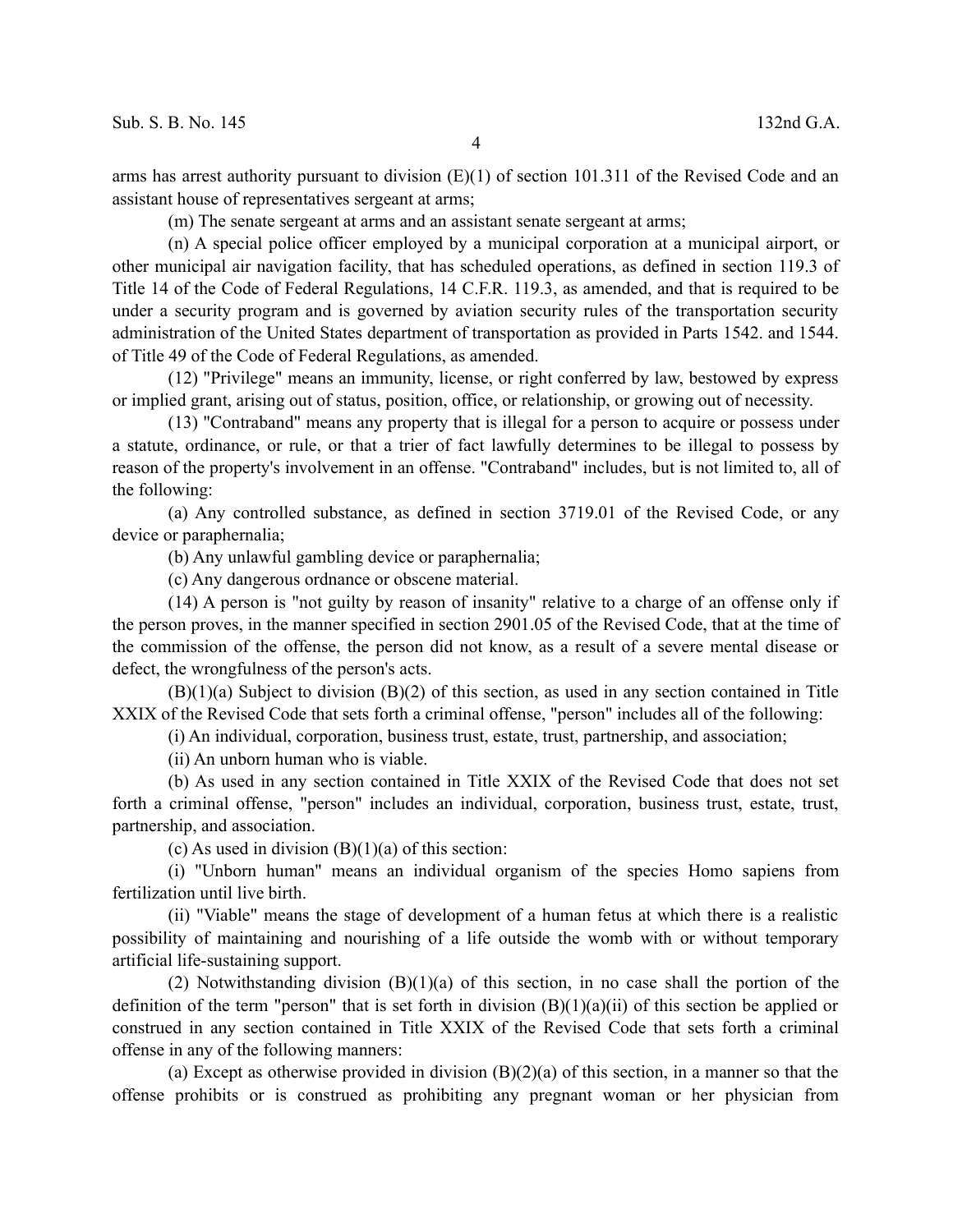performing an abortion with the consent of the pregnant woman, with the consent of the pregnant woman implied by law in a medical emergency, or with the approval of one otherwise authorized by law to consent to medical treatment on behalf of the pregnant woman. An abortion that violates the conditions described in the immediately preceding sentence may be punished as a violation of section 2903.01, 2903.02, 2903.03, 2903.04, 2903.05, 2903.06, 2903.08, 2903.11, 2903.12, 2903.13, 2903.14, 2903.21, or 2903.22 of the Revised Code, as applicable. An abortion that does not violate the conditions described in the second immediately preceding sentence, but that does violate section 2919.12, division (B) of section 2919.13, or section 2919.15, 2919.151, 2919.17, or 2919.18 of the Revised Code, may be punished as a violation of section 2919.12, division (B) of section 2919.13, or section 2919.15, 2919.151, 2919.17, or 2919.18 of the Revised Code, as applicable. Consent is sufficient under this division if it is of the type otherwise adequate to permit medical treatment to the pregnant woman, even if it does not comply with section 2919.12 of the Revised Code.

(b) In a manner so that the offense is applied or is construed as applying to a woman based on an act or omission of the woman that occurs while she is or was pregnant and that results in any of the following:

(i) Her delivery of a stillborn baby;

(ii) Her causing, in any other manner, the death in utero of a viable, unborn human that she is carrying;

(iii) Her causing the death of her child who is born alive but who dies from one or more injuries that are sustained while the child is a viable, unborn human;

(iv) Her causing her child who is born alive to sustain one or more injuries while the child is a viable, unborn human;

(v) Her causing, threatening to cause, or attempting to cause, in any other manner, an injury, illness, or other physiological impairment, regardless of its duration or gravity, or a mental illness or condition, regardless of its duration or gravity, to a viable, unborn human that she is carrying.

(C) As used in Title XXIX of the Revised Code:

(1) "School safety zone" consists of a school, school building, school premises, school activity, and school bus.

(2) "School," "school building," and "school premises" have the same meanings as in section 2925.01 of the Revised Code.

(3) "School activity" means any activity held under the auspices of a board of education of a city, local, exempted village, joint vocational, or cooperative education school district; a governing authority of a community school established under Chapter 3314. of the Revised Code; a governing board of an educational service center, or the governing body of a school for which the state board of education prescribes minimum standards under section 3301.07 of the Revised Code.

(4) "School bus" has the same meaning as in section 4511.01 of the Revised Code.

Sec. 2903.09. As used in sections 2903.01 to 2903.08, 2903.11 to 2903.14, 2903.21, and 2903.22 of the Revised Code:

(A) "Unlawful termination of another's pregnancy" means causing the death of an unborn member of the species homo sapiens, who is or was carried in the womb of another, as a result of injuries inflicted during the period that begins with fertilization and that continues unless and until live birth occurs.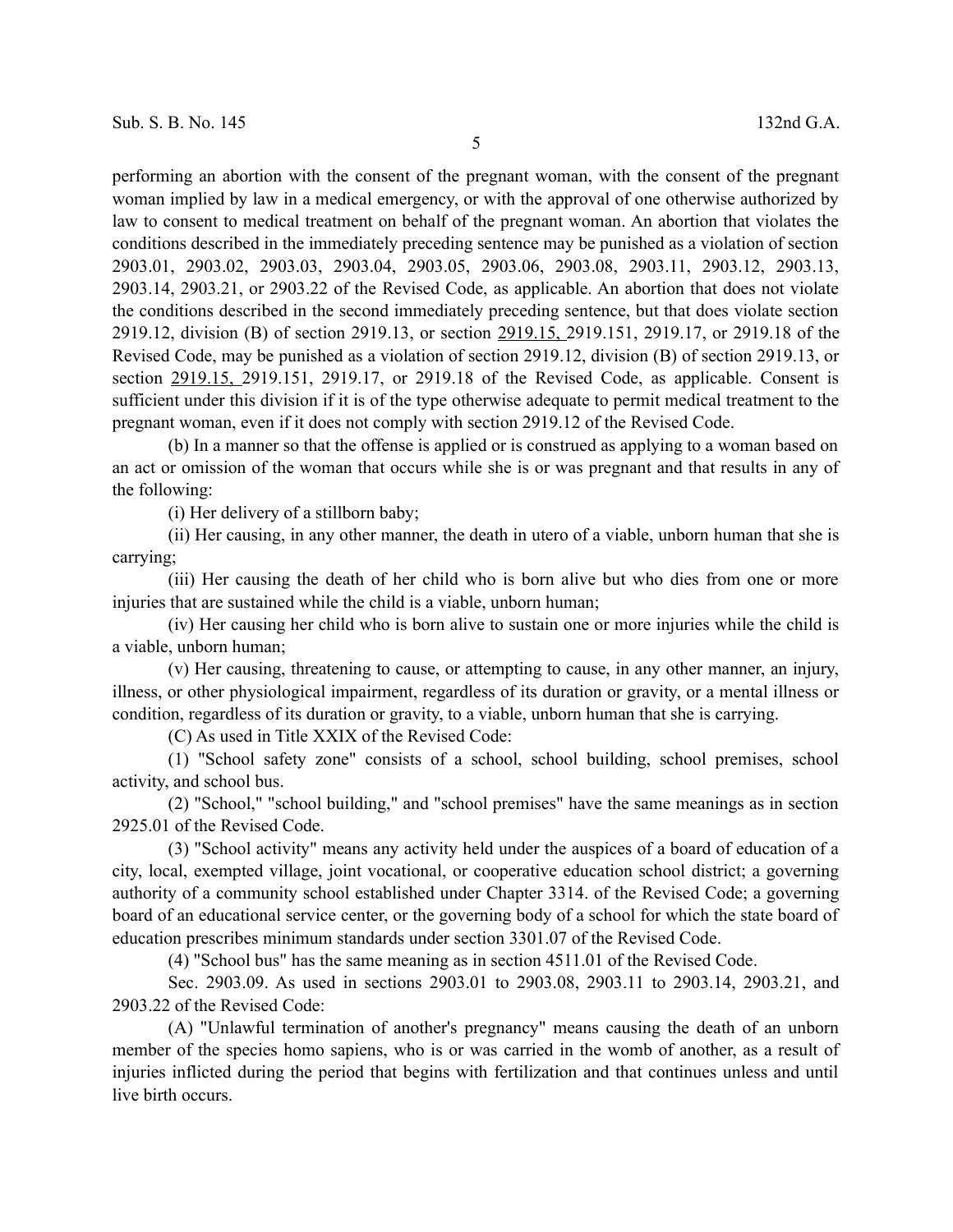(B) "Another's unborn" or "such other person's unborn" means a member of the species homo sapiens, who is or was carried in the womb of another, during a period that begins with fertilization and that continues unless and until live birth occurs.

(C) Notwithstanding divisions (A) and (B) of this section, in no case shall the definitions of the terms "unlawful termination of another's pregnancy," "another's unborn," and "such other person's unborn" that are set forth in division (A) of this section be applied or construed in any of the following manners:

(1) Except as otherwise provided in division  $(C)(1)$  of this section, in a manner so that the offense prohibits or is construed as prohibiting any pregnant woman or her physician from performing an abortion with the actual consent of the pregnant woman, with the consent of the pregnant woman implied by law in a medical emergency, or with the approval of one otherwise authorized by law to consent to medical treatment on behalf of the pregnant woman. An abortion that violates the conditions described in the immediately preceding sentence may be punished as a violation of section 2903.01, 2903.02, 2903.03, 2903.04, 2903.05, 2903.06, 2903.08, 2903.11, 2903.12, 2903.13, 2903.14, 2903.21, or 2903.22 of the Revised Code, as applicable. An abortion that does not violate the conditions described in the second immediately preceding sentence, but that does violate section 2919.12, division (B) of section 2919.13, or section 2919.15, 2919.151, 2919.17, or 2919.18 of the Revised Code, may be punished as a violation of section 2919.12, division (B) of section 2919.13, or section 2919.15, 2919.151, 2919.17, or 2919.18 of the Revised Code, as applicable.

(2) In a manner so that the offense is applied or is construed as applying to a woman based on an act or omission of the woman that occurs while she is or was pregnant and that results in any of the following:

(a) Her delivery of a stillborn baby;

(b) Her causing, in any other manner, the death in utero of an unborn that she is carrying;

(c) Her causing the death of her child who is born alive but who dies from one or more injuries that are sustained while the child is an unborn;

(d) Her causing her child who is born alive to sustain one or more injuries while the child is an unborn;

(e) Her causing, threatening to cause, or attempting to cause, in any other manner, an injury, illness, or other physiological impairment, regardless of its duration or gravity, or a mental illness or condition, regardless of its duration or gravity, to an unborn that she is carrying.

Sec. 2919.123. (A) No person shall knowingly give, sell, dispense, administer, otherwise provide, or prescribe RU-486 (mifepristone) to another for the purpose of inducing an abortion in any person or enabling the other person to induce an abortion in any person, unless the person who gives, sells, dispenses, administers, or otherwise provides or prescribes the RU-486 (mifepristone) is a physician, the physician satisfies all the criteria established by federal law that a physician must satisfy in order to provide RU-486 (mifepristone) for inducing abortions, and the physician provides the RU-486 (mifepristone) to the other person for the purpose of inducing an abortion in accordance with all provisions of federal law that govern the use of RU-486 (mifepristone) for inducing abortions. A person who gives, sells, dispenses, administers, otherwise provides, or prescribes RU-486 (mifepristone) to another as described in division (A) of this section shall not be prosecuted

6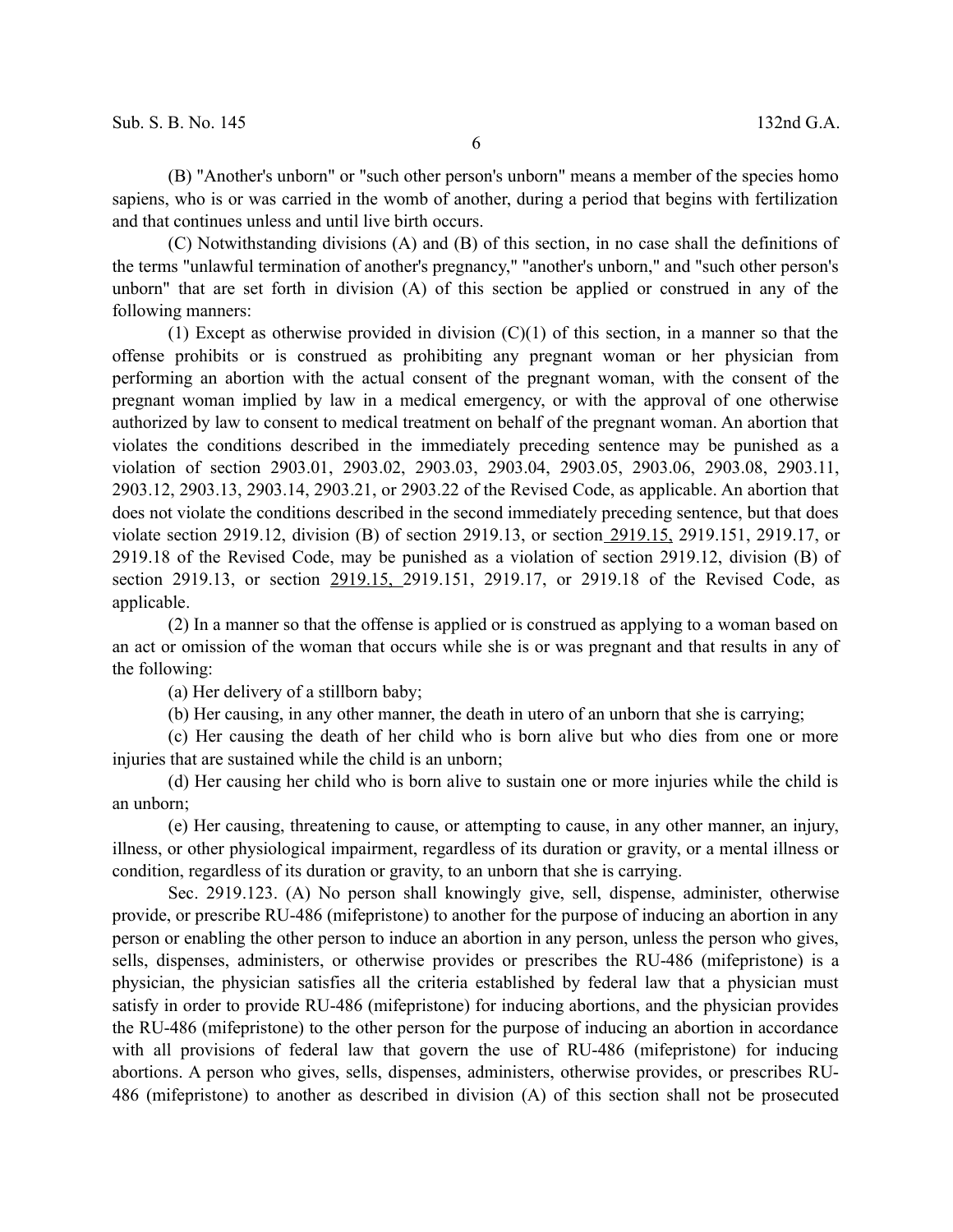7

based on a violation of the criteria contained in this division unless the person knows that the person is not a physician, that the person did not satisfy all the specified criteria established by federal law, or that the person did not provide the RU-486 (mifepristone) in accordance with the specified provisions of federal law, whichever is applicable.

(B) No physician who provides RU-486 (mifepristone) to another for the purpose of inducing an abortion as authorized under division (A) of this section shall knowingly fail to comply with the applicable requirements of any federal law that pertain to follow-up examinations or care for persons to whom or for whom RU-486 (mifepristone) is provided for the purpose of inducing an abortion.

(C)(1) If a physician provides RU-486 (mifepristone) to another for the purpose of inducing an abortion as authorized under division (A) of this section and if the physician knows that the person who uses the RU-486 (mifepristone) for the purpose of inducing an abortion experiences during or after the use an incomplete abortion, severe bleeding, or an adverse reaction to the RU-486 (mifepristone) or is hospitalized, receives a transfusion, or experiences any other serious event, the physician promptly must provide a written report of the incomplete abortion, severe bleeding, adverse reaction, hospitalization, transfusion, or serious event to the state medical board. The board shall compile and retain all reports it receives under this division. Except as otherwise provided in this division, all reports the board receives under this division are public records open to inspection under section 149.43 of the Revised Code. In no case shall the board release to any person the name or any other personal identifying information regarding a person who uses RU-486 (mifepristone) for the purpose of inducing an abortion and who is the subject of a report the board receives under this division.

(2) No physician who provides RU-486 (mifepristone) to another for the purpose of inducing an abortion as authorized under division (A) of this section shall knowingly fail to file a report required under division (C)(1) of this section.

(D) Division (A) of this section does not apply to any of the following:

(1) A pregnant woman who obtains or possesses RU-486 (mifepristone) for the purpose of inducing an abortion to terminate her own pregnancy;

(2) The legal transport of RU-486 (mifepristone) by any person or entity and the legal delivery of the RU-486 (mifepristone) by any person to the recipient, provided that this division does not apply regarding any conduct related to the RU-486 (mifepristone) other than its transport and delivery to the recipient;

(3) The distribution, provision, or sale of RU-486 (mifepristone) by any legal manufacturer or distributor of RU-486 (mifepristone), provided the manufacturer or distributor made a good faith effort to comply with any applicable requirements of federal law regarding the distribution, provision, or sale.

(E) Whoever violates this section is guilty of unlawful distribution of an abortion-inducing drug, a felony of the fourth degree. If the offender previously has been convicted of or pleaded guilty to a violation of this section or of section 2919.12, 2919.121, 2919.13, 2919.14, 2919.15, 2919.151, 2919.17, or 2919.18 of the Revised Code, unlawful distribution of an abortion-inducing drug is a felony of the third degree.

If the offender is a professionally licensed person, in addition to any other sanction imposed by law for the offense, the offender is subject to sanctioning as provided by law by the regulatory or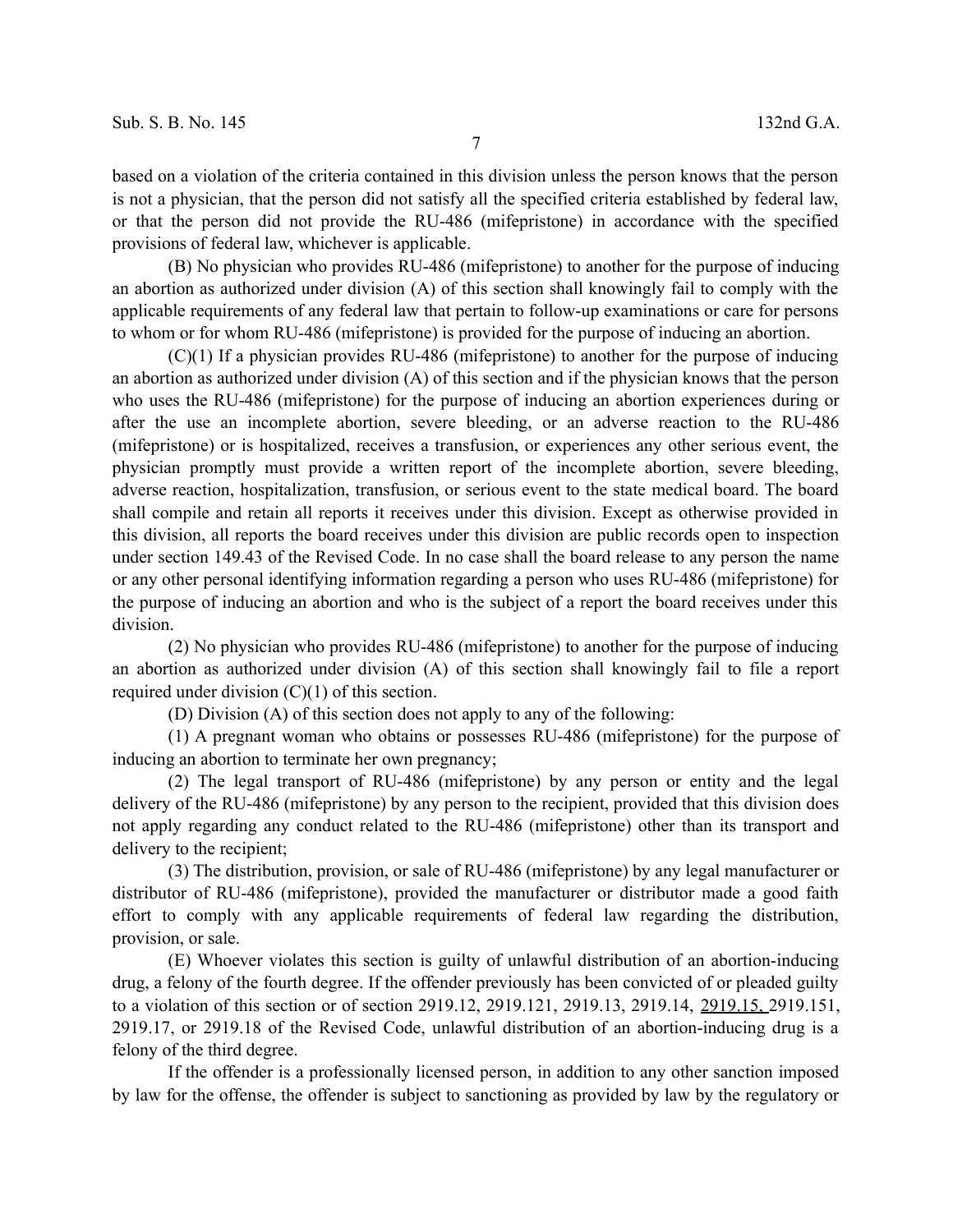licensing board or agency that has the administrative authority to suspend or revoke the offender's professional license, including the sanctioning provided in section 4731.22 of the Revised Code for offenders who have a certificate to practice or certificate of registration issued under that chapter.

(F) As used in this section:

(1) "Federal law" means any law, rule, or regulation of the United States or any drug approval letter of the food and drug administration of the United States that governs or regulates the use of RU-486 (mifepristone) for the purpose of inducing abortions.

(2) "Personal identifying information" has the same meaning as in section 2913.49 of the Revised Code.

(3) "Physician" has the same meaning as in section 2305.113 of the Revised Code.

(4) "Professionally licensed person" has the same meaning as in section 2925.01 of the Revised Code.

Sec. 2919.15. (A) As used in this section:

"Dismemberment abortion" means, with the purpose of causing the death of an unborn child, to dismember a living unborn child and extract the unborn child one piece at a time from the uterus through use of clamps, grasping forceps, tongs, scissors, or similar instruments that, through the convergence of two rigid levers, slice, crush, or grasp a portion of the unborn child's body to cut or rip it off. "Dismemberment abortion" does not include a procedure performed after the death of the unborn child to extract any remaining parts of the unborn child.

"Serious risk of the substantial and irreversible impairment of a major bodily function" has the same meaning as in section 2919.151 of the Revised Code.

"Unborn child" has the same meaning as in section 2919.16 of the Revised Code.

(B) No person shall knowingly perform or attempt to perform a dismemberment abortion when the dismemberment abortion is not necessary, in reasonable medical judgment, to preserve the life or physical health of the mother as a result of the mother's life or physical health being endangered by a serious risk of the substantial and irreversible physical impairment of a major bodily function.

 (C) Whoever violates division (B) of this section is guilty of dismemberment feticide, a felony of the fourth degree.

 (D) None of the following are guilty of committing, attempting to commit, complicity in the commission of, or conspiracy in the commission of a violation of division (B) of this section:

 (1) A pregnant woman upon whom a dismemberment abortion is performed in violation of division (B) of this section;

 (2) An individual who is employed by the person who violates division (B) of this section and who acts at the direction of the person who violates division (B) of this section;

(3) A pharmacist or other individual who fills a prescription or provides instruments or materials used in violating division (B) of this section.

 (E) This section does not prohibit the suction curettage procedure of abortion or the suction aspiration procedure of abortion.

Sec. 2919.151. (A) As used in this section:

(1) "Dilation and evacuation procedure of abortion" does not include the dilation and extraction procedure of abortion.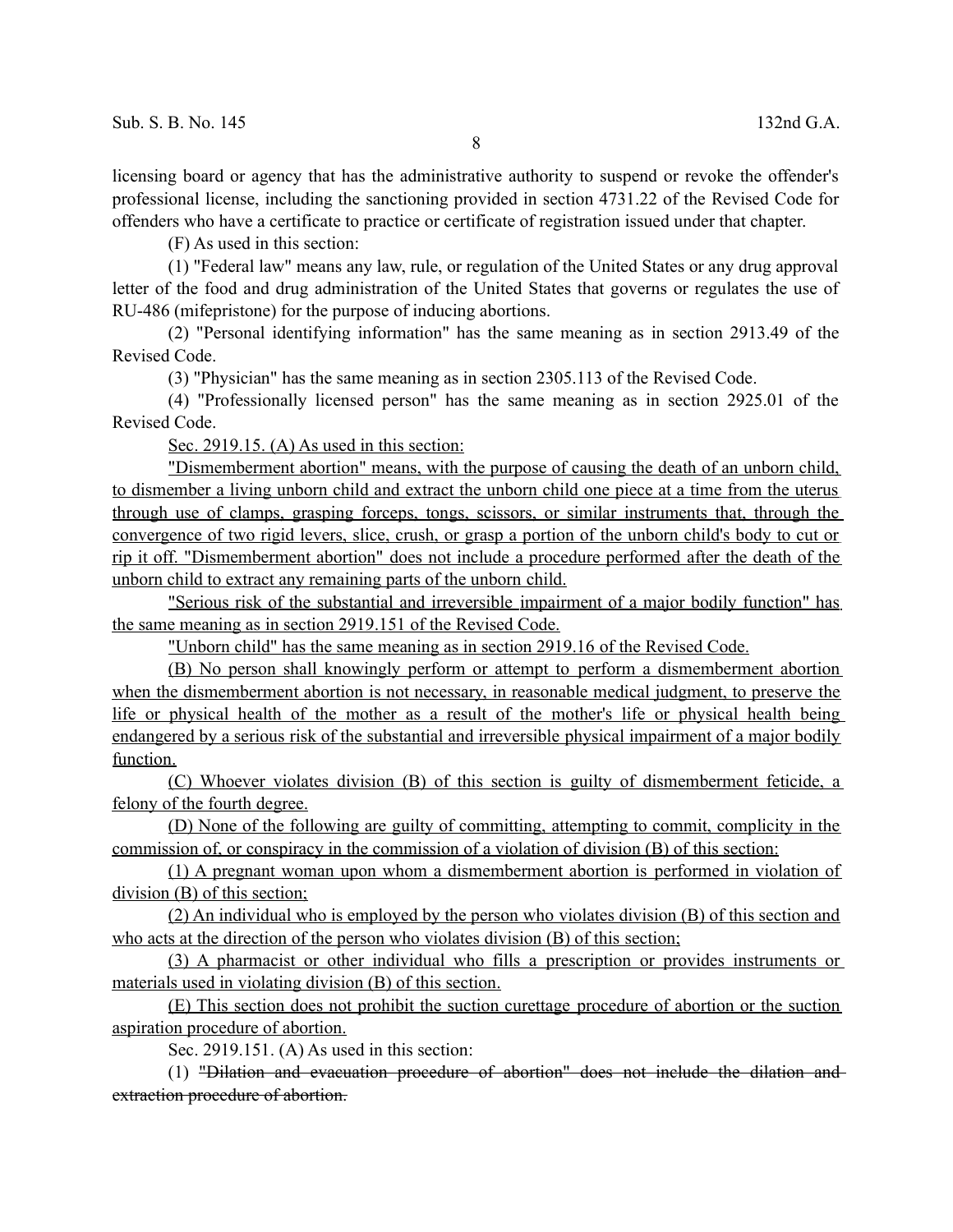$(2)$  "From the body of the mother" means that the portion of the fetus' body in question is beyond the mother's vaginal introitus in a vaginal delivery.

 $(3)$  (2) "Partial birth procedure" means the medical procedure that includes all of the following elements in sequence:

(a) Intentional dilation of the cervix of a pregnant woman, usually over a sequence of days;

(b) In a breech presentation, intentional extraction of at least the lower torso to the navel, but not the entire body, of an intact fetus from the body of the mother, or in a cephalic presentation, intentional extraction of at least the complete head, but not the entire body, of an intact fetus from the body of the mother;

(c) Intentional partial evacuation of the intracranial contents of the fetus, which procedure the person performing the procedure knows will cause the death of the fetus, intentional compression of the head of the fetus, which procedure the person performing the procedure knows will cause the death of the fetus, or performance of another intentional act that the person performing the procedure knows will cause the death of the fetus;

(d) Completion of the vaginal delivery of the fetus.

 $(4)$  (3) "Partially born" means that the portion of the body of an intact fetus described in division (A)(3)(b) of this section has been intentionally extracted from the body of the mother.

 $(5)$  (4) "Serious risk of the substantial and irreversible impairment of a major bodily function" means any medically diagnosed condition that so complicates the pregnancy of the woman as to directly or indirectly cause the substantial and irreversible impairment of a major bodily function.

 $(6)$  (5) "Viable" has the same meaning as in section 2901.01 of the Revised Code.

(B) When the fetus that is the subject of the procedure is viable, no person shall knowingly perform a partial birth procedure on a pregnant woman when the procedure is not necessary, in reasonable medical judgment, to preserve the life or health of the mother as a result of the mother's life or health being endangered by a serious risk of the substantial and irreversible impairment of a major bodily function.

(C) When the fetus that is the subject of the procedure is not viable, no person shall knowingly perform a partial birth procedure on a pregnant woman when the procedure is not necessary, in reasonable medical judgment, to preserve the life or health of the mother as a result of the mother's life or health being endangered by a serious risk of the substantial and irreversible impairment of a major bodily function.

(D) Whoever violates division (B) or (C) of this section is guilty of partial birth feticide, a felony of the second degree.

(E) A pregnant woman upon whom a partial birth procedure is performed in violation of division (B) or (C) of this section is not guilty of committing, attempting to commit, complicity in the commission of, or conspiracy in the commission of a violation of those divisions.

(F) This section does not prohibit the suction curettage procedure of abortion, or the suction aspiration procedure of abortion<del>, or the dilation and evacuation procedure of abortion</del>.

(G) This section does not apply to any person who performs or attempts to perform a legal abortion if the act that causes the death of the fetus is performed prior to the fetus being partially born even though the death of the fetus occurs after it is partially born.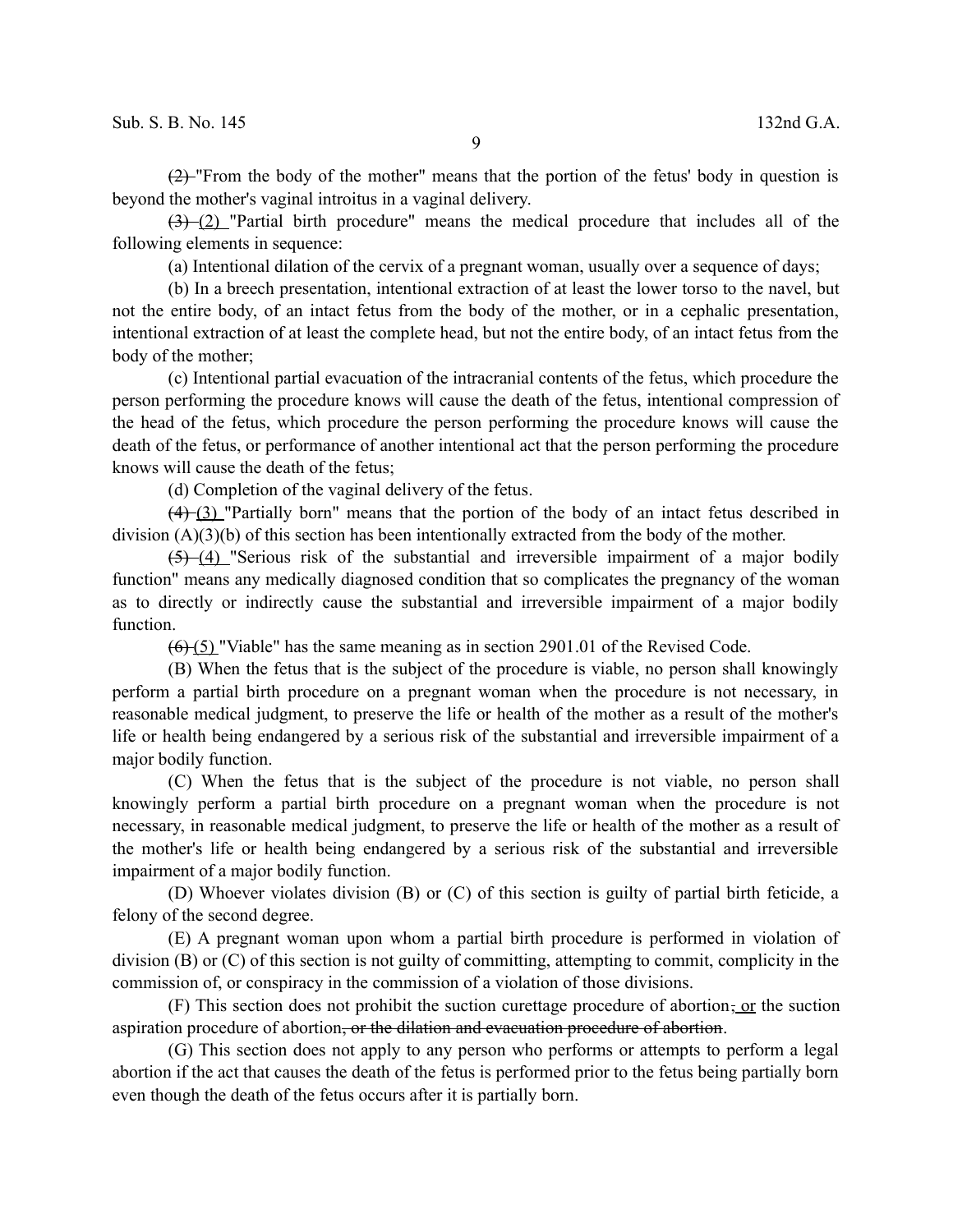Sec. 2967.193. (A)(1) Except as provided in division (C) of this section and subject to the maximum aggregate total specified in division (A)(3) of this section, a person confined in a state correctional institution or placed in the substance use disorder treatment program may provisionally earn one day or five days of credit, based on the category set forth in division  $(D)(1)$ ,  $(2)$ ,  $(3)$ ,  $(4)$ , or (5) of this section in which the person is included, toward satisfaction of the person's stated prison term for each completed month during which the person, if confined in a state correctional institution, productively participates in an education program, vocational training, employment in prison industries, treatment for substance abuse, or any other constructive program developed by the department with specific standards for performance by prisoners or during which the person, if placed in the substance use disorder treatment program, productively participates in the program. Except as provided in division (C) of this section and subject to the maximum aggregate total specified in division (A)(3) of this section, a person so confined in a state correctional institution who successfully completes two programs or activities of that type may, in addition, provisionally earn up to five days of credit toward satisfaction of the person's stated prison term for the successful completion of the second program or activity. The person shall not be awarded any provisional days of credit for the successful completion of the first program or activity or for the successful completion of any program or activity that is completed after the second program or activity. At the end of each calendar month in which a person productively participates in a program or activity listed in this division or successfully completes a program or activity listed in this division, the department of rehabilitation and correction shall determine and record the total number of days credit that the person provisionally earned in that calendar month. If the person in a state correctional institution violates prison rules or the person in the substance use disorder treatment program violates program or department rules, the department may deny the person a credit that otherwise could have been provisionally awarded to the person or may withdraw one or more credits previously provisionally earned by the person. Days of credit provisionally earned by a person shall be finalized and awarded by the department subject to administrative review by the department of the person's conduct.

(2) Unless a person is serving a mandatory prison term or a prison term for an offense of violence or a sexually oriented offense, and notwithstanding the maximum aggregate total specified in division (A)(3) of this section, a person who successfully completes any of the following shall earn ninety days of credit toward satisfaction of the person's stated prison term or a ten per cent reduction of the person's stated prison term, whichever is less:

(a) An Ohio high school diploma or Ohio certificate of high school equivalence certified by the Ohio central school system;

(b) A therapeutic drug community program;

(c) All three phases of the department of rehabilitation and correction's intensive outpatient drug treatment program;

(d) A career technical vocational school program;

(e) A college certification program;

(f) The criteria for a certificate of achievement and employability as specified in division (A) (1) of section 2961.22 of the Revised Code.

(3) Except for persons described in division  $(A)(2)$  of this section, the aggregate days of credit provisionally earned by a person for program or activity participation and program and activity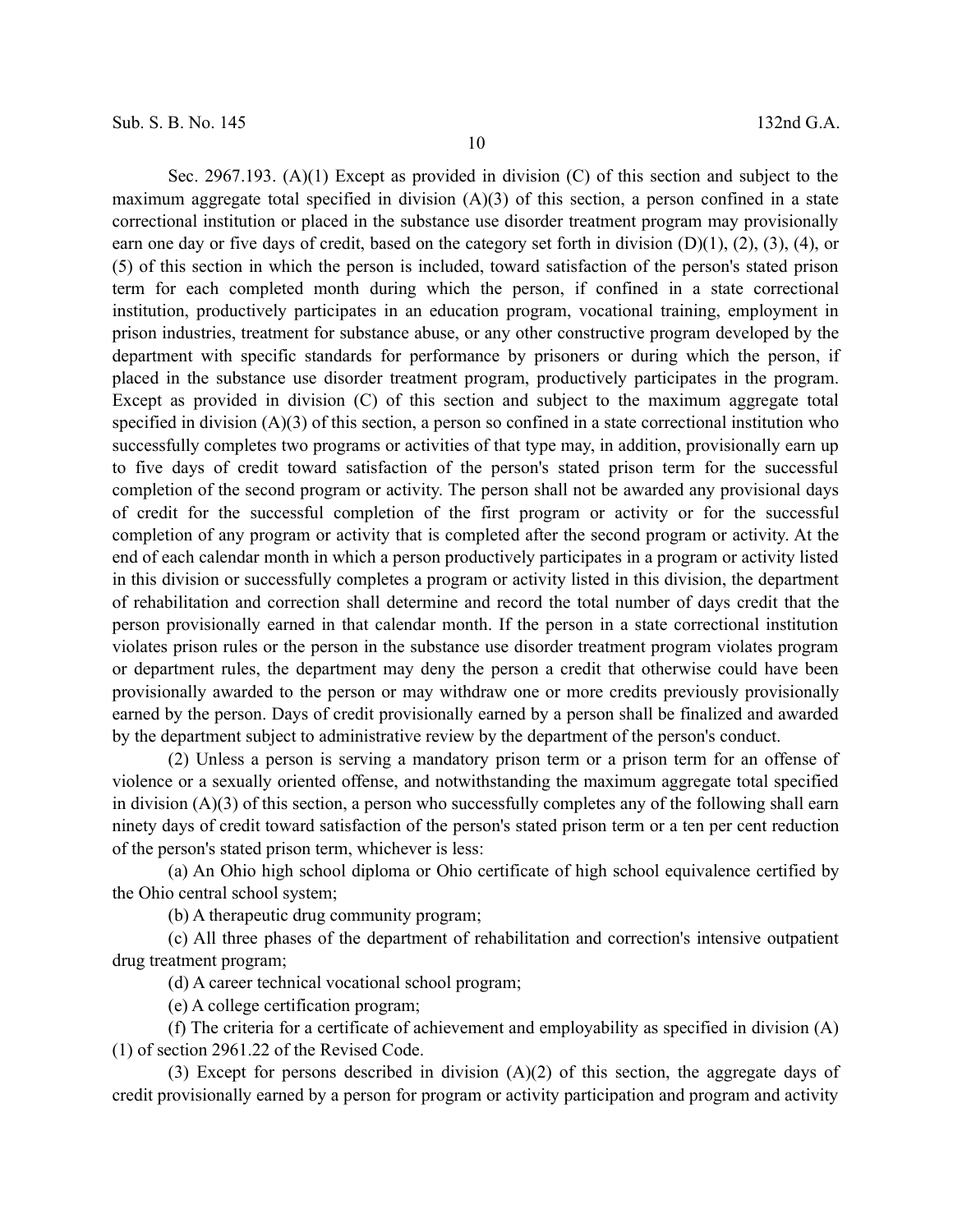completion under this section and the aggregate days of credit finally credited to a person under this section shall not exceed eight per cent of the total number of days in the person's stated prison term.

(B) The department of rehabilitation and correction shall adopt rules that specify the programs or activities for which credit may be earned under this section, the criteria for determining productive participation in, or completion of, the programs or activities and the criteria for awarding credit, including criteria for awarding additional credit for successful program or activity completion, and the criteria for denying or withdrawing previously provisionally earned credit as a result of a violation of prison rules, or program or department rules, whichever is applicable.

(C) No person confined in a state correctional institution or placed in a substance use disorder treatment program to whom any of the following applies shall be awarded any days of credit under division (A) of this section:

(1) The person is serving a prison term that section 2929.13 or section 2929.14 of the Revised Code specifies cannot be reduced pursuant to this section or this chapter or is serving a sentence for which section 2967.13 or division (B) of section 2929.143 of the Revised Code specifies that the person is not entitled to any earned credit under this section.

(2) The person is sentenced to death or is serving a prison term or a term of life imprisonment for aggravated murder, murder, or a conspiracy or attempt to commit, or complicity in committing, aggravated murder or murder.

(3) The person is serving a sentence of life imprisonment without parole imposed pursuant to section 2929.03 or 2929.06 of the Revised Code, a prison term or a term of life imprisonment without parole imposed pursuant to section 2971.03 of the Revised Code, or a sentence for a sexually oriented offense that was committed on or after September 30, 2011.

(D) This division does not apply to a determination of whether a person confined in a state correctional institution or placed in a substance use disorder treatment program may earn any days of credit under division (A) of this section for successful completion of a second program or activity. The determination of whether a person confined in a state correctional institution may earn one day of credit or five days of credit under division (A) of this section for each completed month during which the person productively participates in a program or activity specified under that division shall be made in accordance with the following:

(1) The offender may earn one day of credit under division (A) of this section, except as provided in division (C) of this section, if the most serious offense for which the offender is confined is any of the following that is a felony of the first or second degree:

(a) A violation of division (A) of section 2903.04 or of section 2903.03, 2903.11, 2903.15, 2905.01, 2907.24, 2907.25, 2909.02, 2909.09, 2909.10, 2909.101, 2909.26, 2909.27, 2909.29, 2911.01, 2911.02, 2911.11, 2911.12, 2919.13, 2919.15, 2919.151, 2919.22, 2921.34, 2923.01, 2923.131, 2923.162, 2923.32, 2925.24, or 2927.24 of the Revised Code;

(b) A conspiracy or attempt to commit, or complicity in committing, any other offense for which the maximum penalty is imprisonment for life or any offense listed in division  $(D)(1)(a)$  of this section.

(2) The offender may earn one day of credit under division (A) of this section, except as provided in division (C) of this section, if the offender is serving a stated prison term that includes a prison term imposed for a sexually oriented offense that the offender committed prior to September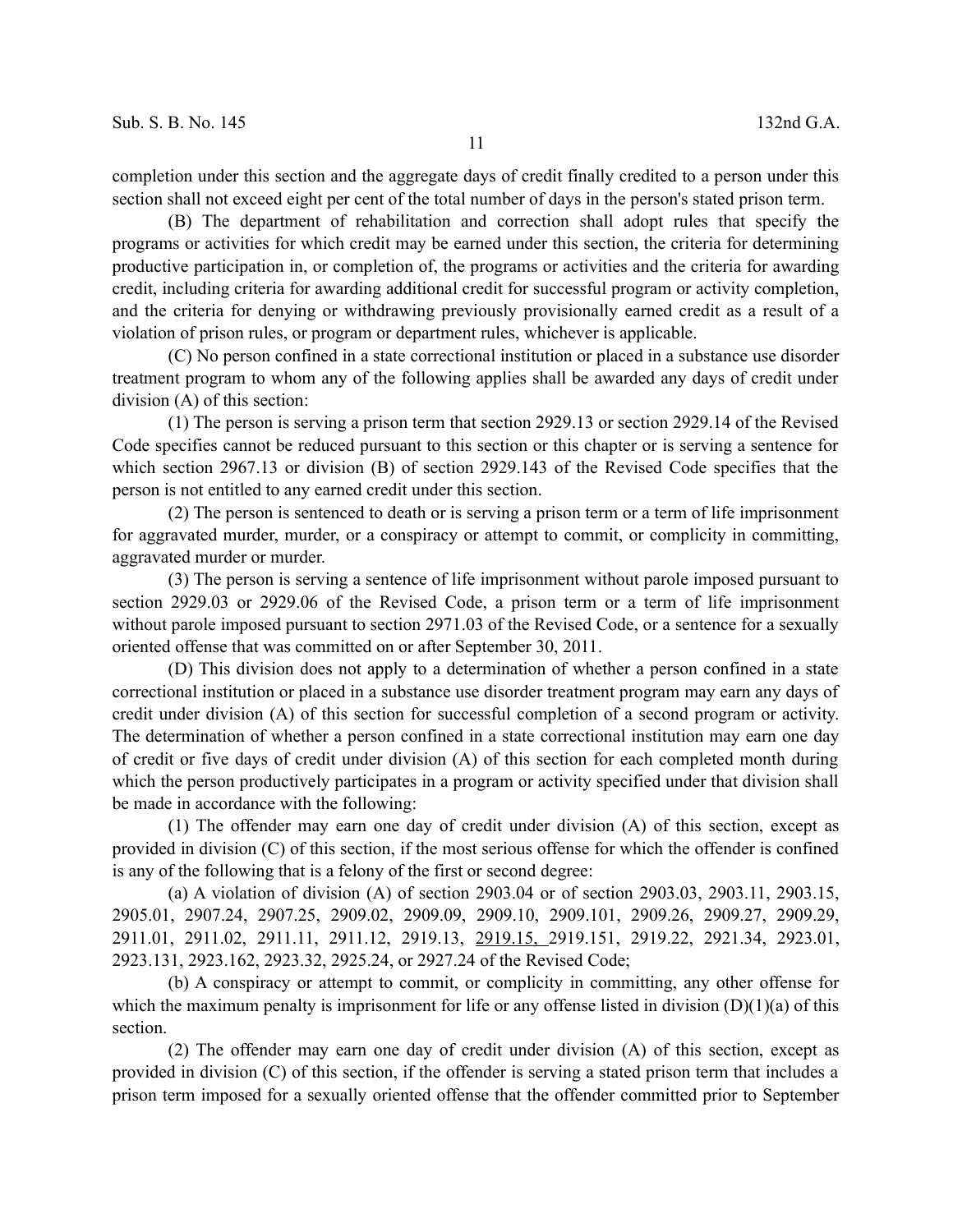30, 2011.

(3) The offender may earn one day of credit under division (A) of this section, except as provided in division (C) of this section, if the offender is serving a stated prison term that includes a prison term imposed for a felony other than carrying a concealed weapon an essential element of which is any conduct or failure to act expressly involving any deadly weapon or dangerous ordnance.

(4) Except as provided in division (C) of this section, if the most serious offense for which the offender is confined is a felony of the first or second degree and divisions  $(D)(1)$ ,  $(2)$ , and  $(3)$  of this section do not apply to the offender, the offender may earn one day of credit under division (A) of this section if the offender committed that offense prior to September 30, 2011, and the offender may earn five days of credit under division (A) of this section if the offender committed that offense on or after September 30, 2011.

(5) Except as provided in division (C) of this section, if the most serious offense for which the offender is confined is a felony of the third, fourth, or fifth degree or an unclassified felony and neither division  $(D)(2)$  nor (3) of this section applies to the offender, the offender may earn one day of credit under division (A) of this section if the offender committed that offense prior to September 30, 2011, and the offender may earn five days of credit under division (A) of this section if the offender committed that offense on or after September 30, 2011.

(E) The department annually shall seek and consider the written feedback of the Ohio prosecuting attorneys association, the Ohio judicial conference, the Ohio public defender, the Ohio association of criminal defense lawyers, and other organizations and associations that have an interest in the operation of the corrections system and the earned credits program under this section as part of its evaluation of the program and in determining whether to modify the program.

(F) As used in this section:

(1) "Sexually oriented offense" has the same meaning as in section 2950.01 of the Revised Code.

(2) "Substance use disorder treatment program" means the substance use disorder treatment program established by the department of rehabilitation and correction under section 5120.035 of the Revised Code.

SECTION 2. That existing sections 2305.114, 2307.53, 2901.01, 2903.09, 2919.123, 2919.151, and 2967.193 of the Revised Code are hereby repealed.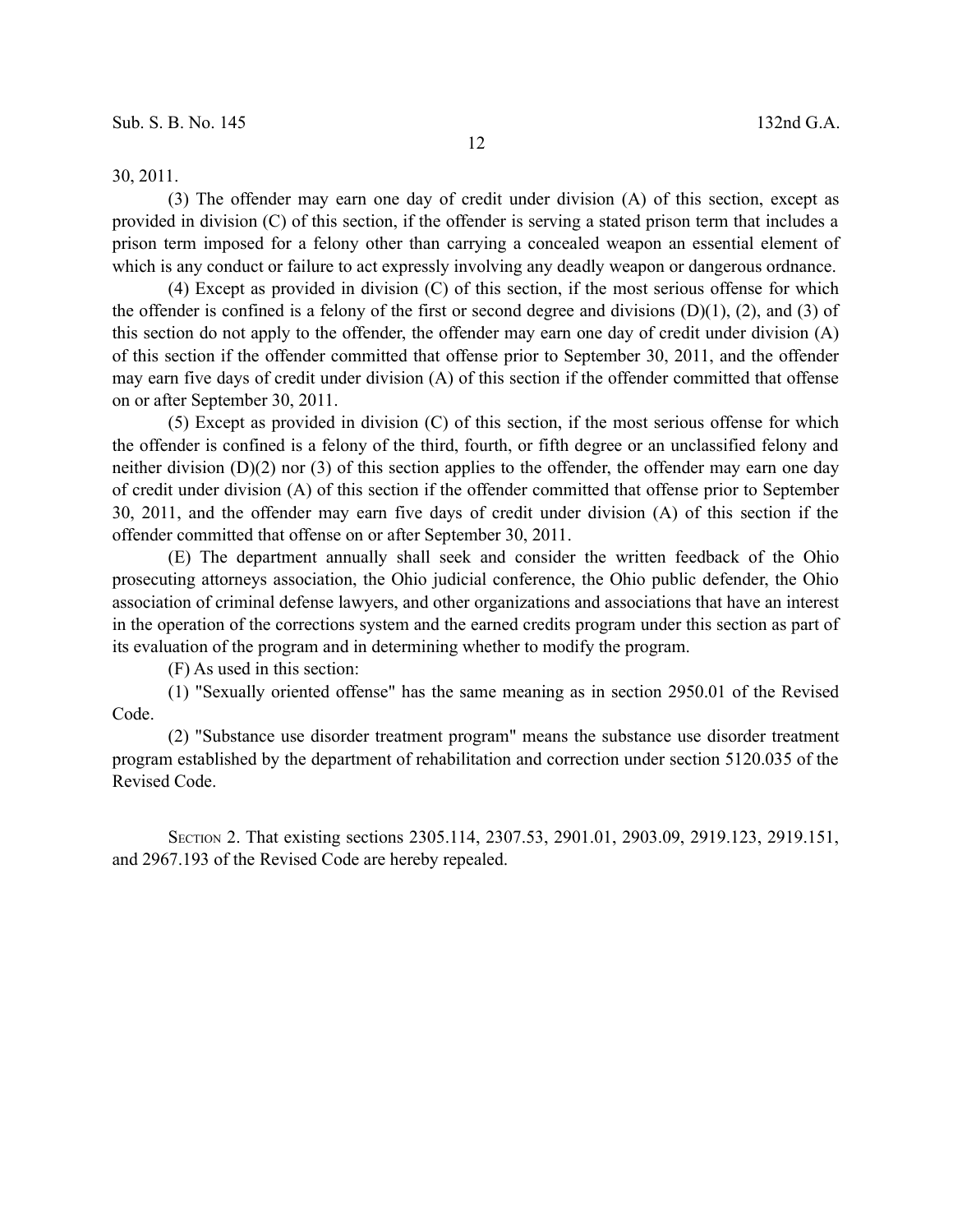Sub. S. B. No. 145 132nd G.A.

*Speaker \_\_\_\_\_\_\_\_\_\_\_\_\_\_\_\_\_\_\_ of the House of Representatives.*

*President \_\_\_\_\_\_\_\_\_\_\_\_\_\_\_\_\_\_\_ of the Senate.*

Passed \_\_\_\_\_\_\_\_\_\_\_\_\_\_\_\_\_\_\_\_\_\_\_\_, 20\_\_\_\_

Approved \_\_\_\_\_\_\_\_\_\_\_\_\_\_\_\_\_\_\_\_\_\_\_\_, 20\_\_\_\_

*Governor.*